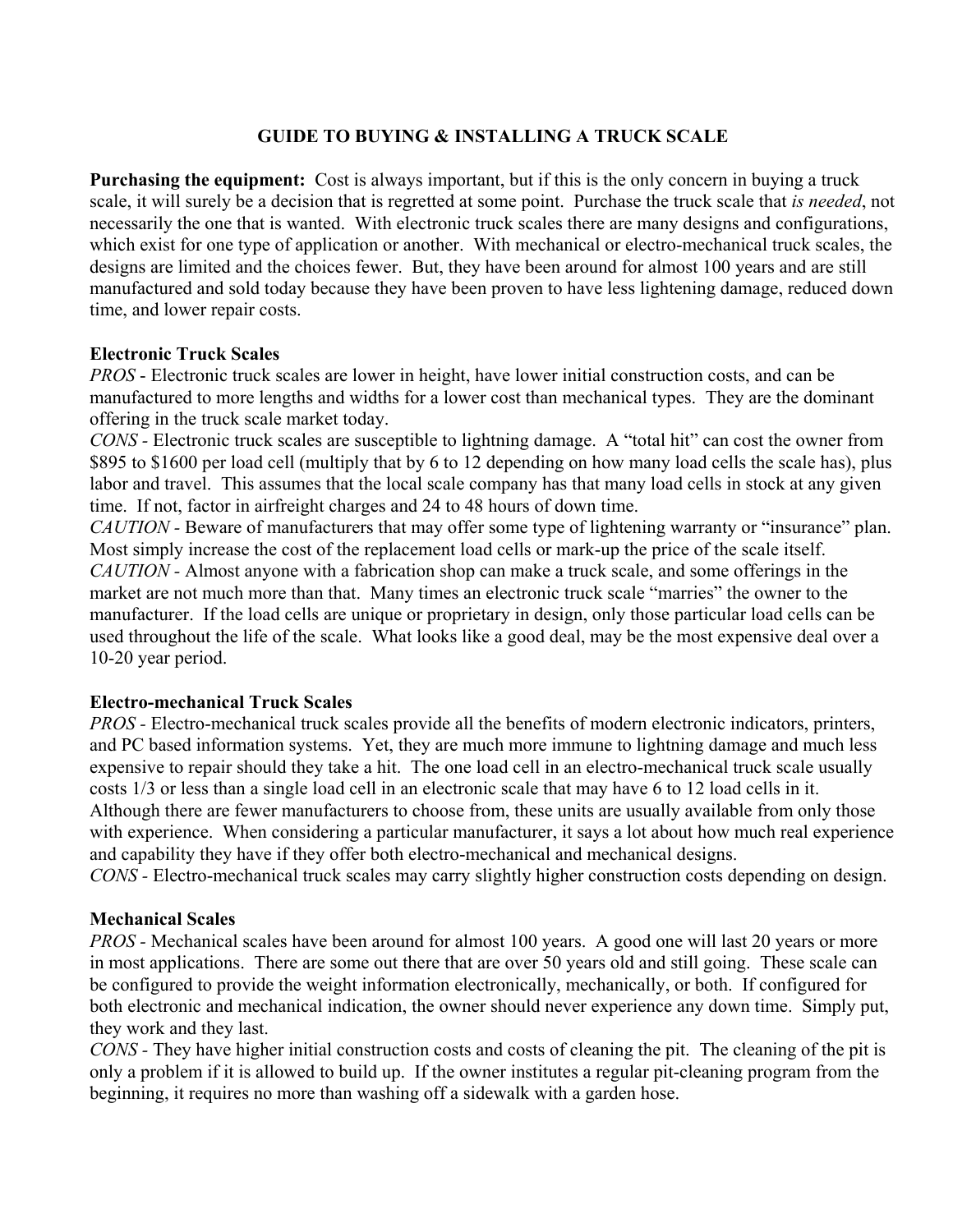**All Truck Scales** are made of fabricated steel and some sort of weighing sensors. The quickest way to find out which one is the best value is to divide the *shipping* weight into the purchase price to determine the best price per pound. The heavier the scale, the more steel in its construction; thus, a better scale and longer lifespan.

**Construction of the pit:** This phase is critical and depends ultimately on the skill of the contractor. For pit construction, it is highly recommended that an experienced, competent contractor be used; one with verifiable experience in building truck scales. The quality of the work will pay for itself throughout the life of the scale. While such a contractor may cost a little more, the end result will prove invaluable. The pit must be built correctly to avoid countless problems for the owner and the scale company. The expertise of the contractor in this area is of the utmost importance and cannot be stressed enough. Further, by having only one contractor responsible for both the pit construction and the installation of the scale will ensure accountability for any problems that may occur.

A pit type scale will typically cost more, but requires less ground for the approaches since the top is level with the surface. However, depending on your terrain, the money saved with an above ground slab may be consumed with the extended approach costs. Most scale companies will quote the legally required 10 feet straight and level approach required by law that is adjacent to the scale. The local Weights and Measures Department has requirements for the slope rate of the remaining approach. An above ground scale may require 30 to 60 feet of approach on either end. While the initial slab cost looks less on the quote, the final cost may be the same or even more than a pit. This must be taken into account.

### **Construction of the slab**:

Most fully electronic scales only require a slab that can be built by most contractors. Thus a more competitive cost can be obtained.

**Installation of the scale:** To reiterate, it is preferable that the same contractor is used to build the pit or slab and to install the scale for these reasons. If the pit or slab is not right, the scale company cannot get the scale installed correctly. And if the contractor that built the pit or slab is not experienced, he assumes too many things will be taken care of by the scale company. In the end, the owner must deal with and pay for this confusion. Quite often, the cost of a crane for unloading and installing the scale is not taken into account. This is a very important detail that should not be forgotten.

**Commissioning and calibration of the scale:** If the construction of the pit or slab has been done correctly, the scale company can proceed without delay. The scale company will perform the same tests done by the government inspector with the Department of Weight and Measures. Many times the inspector cannot be there initially. This is why scale companies are licensed by the Weights and Measures Departments. They are granted permission to calibrate and place the scale in service for the owner. It is the scale company's duty to keep a scale out of service if it fails to pass. For this reason, payment cannot be withheld for the scale, the construction, or for the installation, pending approval by the inspector. Instead, the owner should witness the test performed by the scale company to avoid any reservations about making full payment prior to the government inspection. If the scale passes the test performed by the scale company, it will pass the inspector's test with minor exceptions for tweaking.